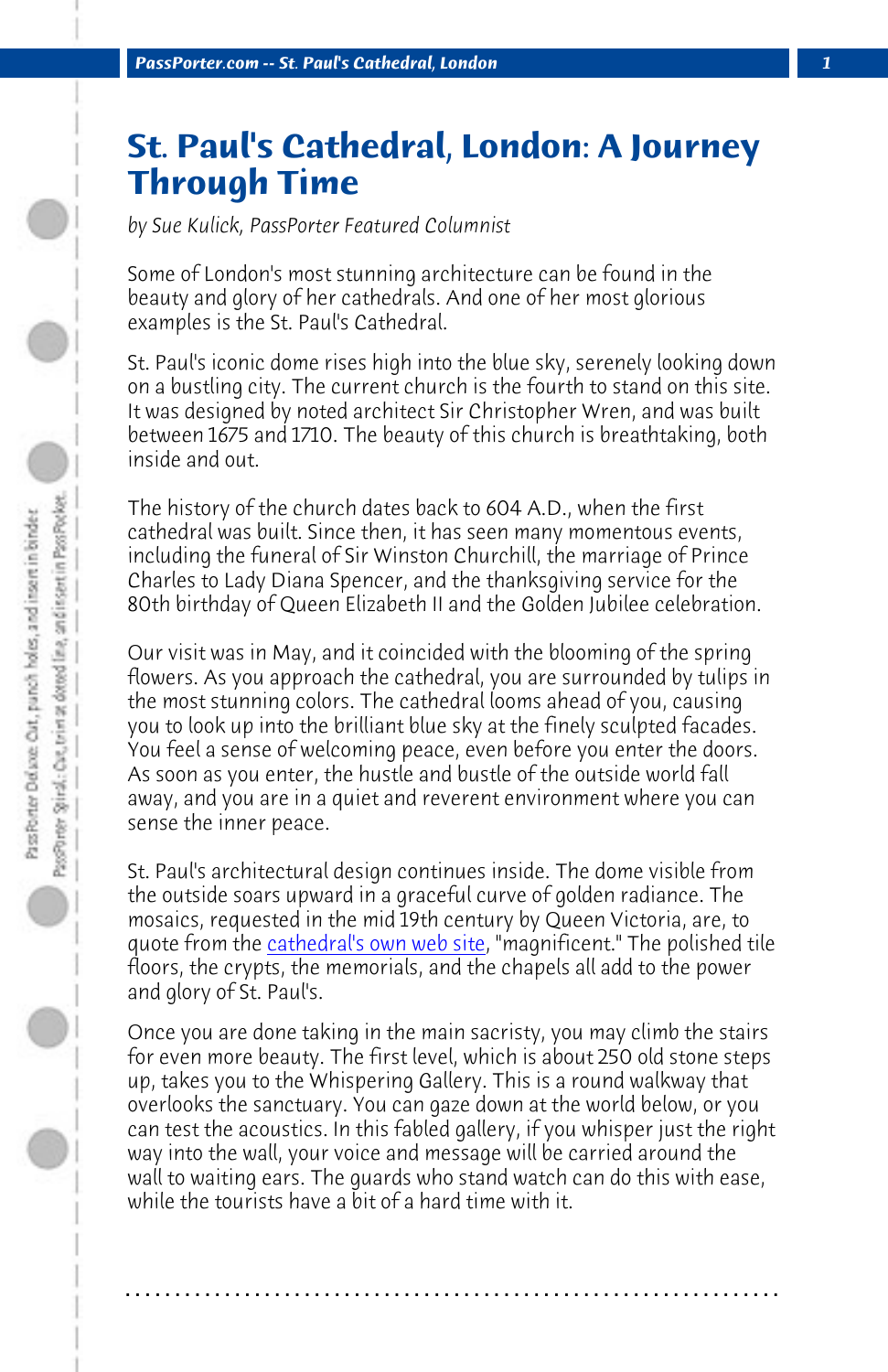*PassPorter.com -- St. Paul's Cathedral, London (continued) 2*

The second level of the climb takes you to the Stone Gallery. This is an outdoor gallery that circles the dome. The view of London from up here is indescribable. Breathtaking and stunning only begin to describe the incredible 360-degree view of all points of the city.

If you are truly intrepid, there is a third level that takes you even higher. We did not attempt this climb.

Photography is not permitted in the church, as it is a working and active sanctuary. Services are held daily, including Matins, Eucharistic services, and Evensong. You may also be surprised, as we were, to learn that you can hire a room or a wing in the cathedral to hold an event, from a simple meeting to a sit down dinner for up to 250 guests.

St. Paul's is also a place where people feel free to come and debate current issues. This is taken directly from their web site:

*"For hundreds of years, people gathered at Paul's Cross in the cathedral's churchyard to debate the great issues of the day. Since 2002, thousands have gathered inside St Paul's to join in debates on key issues we face today.*

*Our vision is to stimulate dialogue on contemporary issues within the church and also to bring a theological voice to wider current debate.*

*Recent themes include global poverty, climate change, globalization, and contemporary childhood, with speakers including Gordon Brown, Jeffrey Sachs, Camila Batmanghelidjh, Michael Morpurgo, Rowan Williams, Kofi Annan, Shirley Williams, and David Attenborough. Events are open to people of all faiths and none."*

This year, St Paul's is presenting a program called "For Richer, For Poorer, How money shapes our lives."

Admission to St. Paul's is 11 pounds for adults, 3.50 for children. The cathedral is open every day (except Sunday) from 8:30 a.m. to 4:00 p.m.

St. Paul's is a must see for every visitor to London. You will come away with a new respect for history and how important a role churches like St. Paul's shaped the very foundations of the city.

*About The Author: Sue Kulick is a resident of the Pocono Mountains and an avid Disney fan. She and her husband, Steve, live in a log home with their Golden Retrievers, Cody and Belle and their cat Tigger.*

**. . . . . . . . . . . . . . . . . . . . . . . . . . . . . . . . . . . . . . . . . . . . . . . . . . . . . . . . . . . . . . . . . .**

*Article last updated: 02/12/2009*